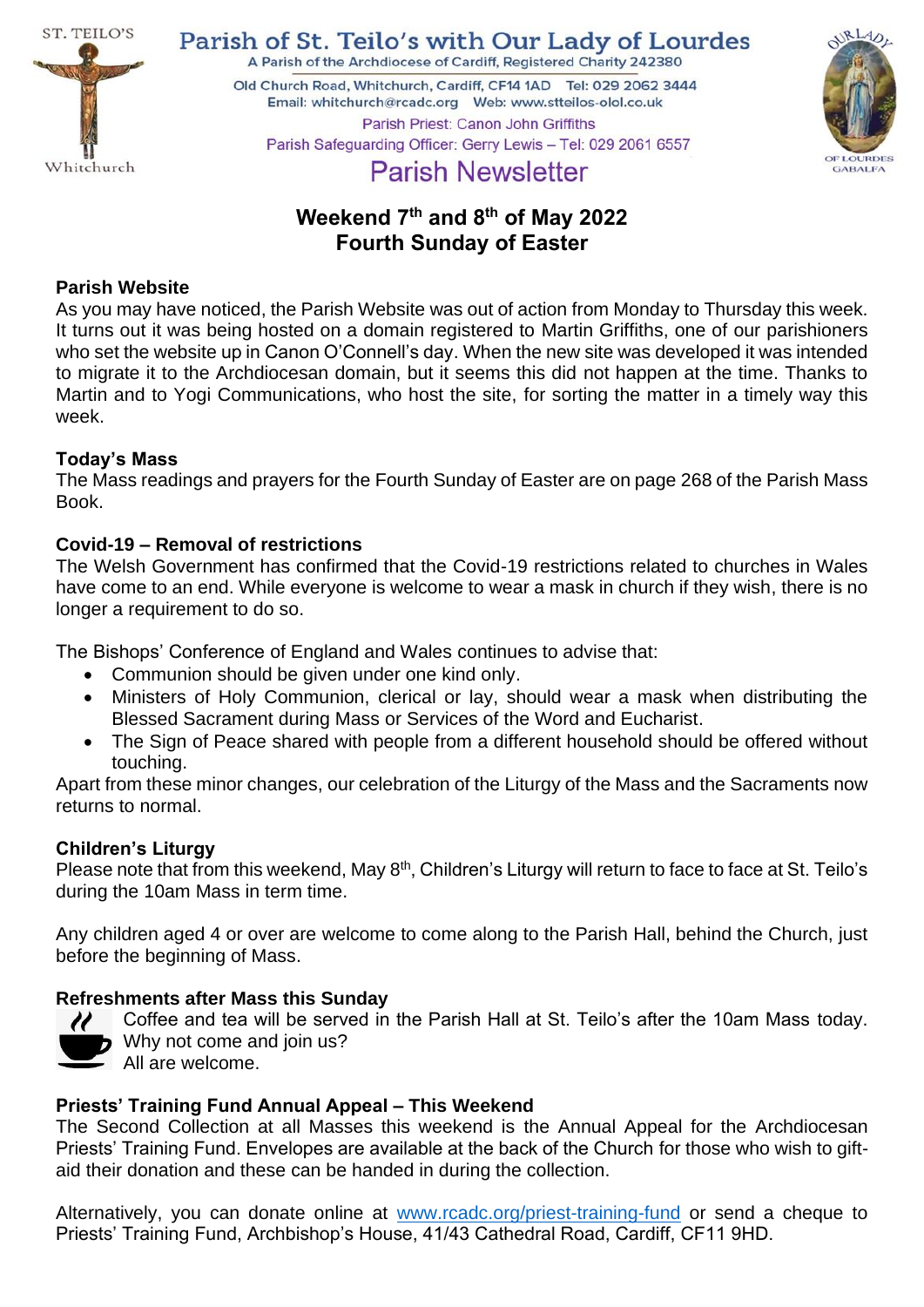# **Friends of the Priests' Training Fund**

This year the Archdiocese is piloting a 'Friends of the Priests' Training Fund' scheme. It costs around £78 per day to train a seminarian. The Archdiocese is therefore suggesting that parishioners set up monthly standing orders of £6.50 to support one day of a seminarian's training per year. Naturally, this is only a suggested amount and all regular gifts are welcome. With the support of the Director of Vocations, Fr Nicholas Williams, wider plans to acknowledge the support of parishioners who become 'friends' are being developed. Anyone interested in taking part can email Archbishop's House at [donations@rcadc.org](mailto:donations@rcadc.org)

#### **Clothes donations for the SVP – this weekend**

The Parish St. Vincent De Paul (SVP) Conference continues to undertake a monthly collection of clothing for the SVP Charity Shop. Clean, good quality adult and children's clothing are very welcome along with children's toys and small electrical items. Donations may be left outside the confessionals at the rear of St. Teilo's this weekend. The clothes will be removed early on Monday morning, so please ensure that donations are brought to the Church by the end of the evening Mass this weekend or kept at home until the second Sunday of June when we will have another collection. *Thank you from the parish SVP.*

#### **Adoration for Our Families**

The monthly Adoration for our families takes place at St. Teilo's on Wednesday, May 11<sup>th</sup> between 1pm and 2pm. This monthly Adoration before the Blessed Sacrament is an opportunity to pray for our families and the problems that they face. This month the group will also include the intentions and wellbeing of the Ukrainian people in this time of prayer. All are welcome to attend.

# **Belmont Torchlight Procession in Honour of Our Lady**

The Torchlight May Procession at Belmont Abbey in honour of Our Lady is resuming this year, following two years when it was not possible for us to gather for the event. The preacher this year will be Fr. Augustine Primavesi OSB. Fr. Augustine, a native of Ireland, who grew up in the parish of Abergavenny, was ordained at Belmont Abbey in the midst of the pandemic on September 29<sup>th</sup>, 2020.

All are invited to attend this devotion which will take place on Wednesday, this week, May 11<sup>th</sup> at 9pm. The parish is arranging a bus to this event. If you are able to come along, please sign on the list at the back of either Church by the end of Sunday at the latest.

#### **Mass Time on Thursday**

Please note that there will be no 10am Mass on Thursday this week. The Parish Mass that day will be the Requiem Mass for Carolina Wilshin at 10.45am.

#### **Adoration and Exposition**

There will be Adoration and Exposition of the Blessed Sacrament on Friday this week from 10.30am to midday. Why not come along to spend time in silent prayer and adoration before the Lord?

#### **Baptism**

Next Saturday at St. Teilo's at 12.30pm, Fr. John will celebrate the Baptism of Emma Mannings. We welcome Emma into the community and pray for her family and godparents as they commit themselves to supporting Emma in her developing faith.

#### **St. Teilo's Divine Mercy Prayer Group**

St Teilo's Divine Mercy Prayer Group meets next on Saturday May 14<sup>th</sup> at 2.30pm in the Parish Hall. Everyone is encouraged to come along to pray for the parish and the intentions of the parishioners. "For where two or three come together in my name, I am there with them." (Matthew 18:20). The Divine Mercy prayer group will meet once a fortnight, on Saturday afternoons.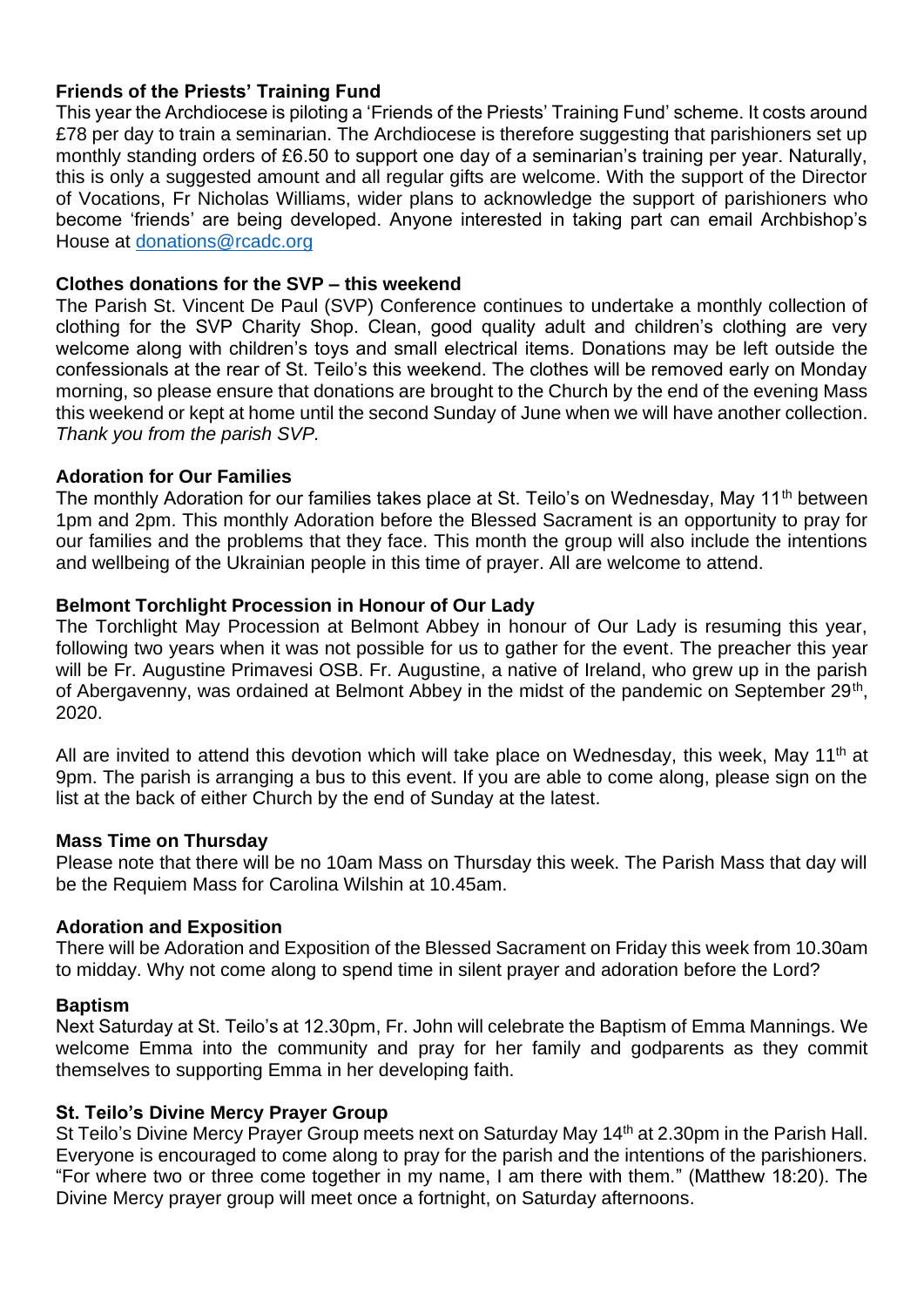# **Concert to Raise Funds for Ukraine**

The local Melingriffith Community Brass Band and the Taffs Well Community Singers, which include some of our parishioners, are undertaking a concert to raise funds for Ukraine at Bethany Baptist Church, Rhiwbina on Friday, May 20<sup>th</sup> at 7.30pm. Tickets are £8 with children able to attend for free and can be bought at the door or pre-booked by emailing [hello@melingriffith.co.uk.](mailto:hello@melingriffith.co.uk)

#### **Welsh National Pilgrimage to the National Shrine of Our Lady of the Taper**

The Welsh National Pilgrimage to the National Shrine of Our Lady of the Taper in Cardigan takes place this year on Sunday, May 15<sup>th</sup>.

The pilgrimage is open to all who wish to attend and will be led this year Rt Rev Peter Brignall, Bishop of Wrexham.

The pilgrimage programme is as follows:

- 1.30pm Confessions
- 2.30pm Rosary Procession

3.00pm – Holy Mass

5.15pm – Benediction and Blessing of the Sick

For further information, please contact Father Pius Augustine – 01239 612615

#### **Association of the Propagation of the Faith – Missio Red Boxes**

Peter Jones and the team of collectors who work with him have been collecting the money from the Red Boxes around the parish. If your Red Box has not been emptied in the last month then please contact Peter on 07594 693054.

#### **Mass Intentions**

Please note that Mass Intentions are now all booked until the end of June and about a third of the dates are booked in July and August. So, if you wish to submit an intention for a Mass in July, August or later in the year, please do so as soon as possible, this will help ensure you are able to have the Mass on your preferred date. The sooner you make your request the more likelihood there is of Father being able to celebrate Mass on the day you request.

#### **National Pilgrimage to Fatima – July 8th to the 15th**

Organised by the World Apostolate of Fatima (England & Wales) Pilgrimage Lead: Canon Jason Jones, Canon of the Diocese of Menevia

Pilgrimage Fee: £475 per adult (twin sharing) or £630 per adult (including single supplement) The pilgrimage fee includes: airport transfers (Lisbon-Fatima-Lisbon), half board at Domus Pacis Hotel, local tours (Aljustrel & Coimbra). 60% is to be paid on submission of booking form, 40% to be paid by June 8th. Pilgrims need to book their own return flights from UK airports: Bristol, Manchester, London Heathrow (excluded from pilgrimage fee).

For pilgrimage booking forms, please email: [national.president@worldfatima-englandwales.org.uk](mailto:national.president@worldfatima-englandwales.org.uk)

#### **Donations to the Parish**

Last weekend's collection amounted to £820.92. Many thanks to all our parishioners for your ongoing generosity.

#### **Mass Attendance**

Mass attendance last weekend was as follows:

| Sunday 1 <sup>st</sup> May | 6pm  | 39 |
|----------------------------|------|----|
|                            | 10am | 45 |
|                            | 6pm  |    |